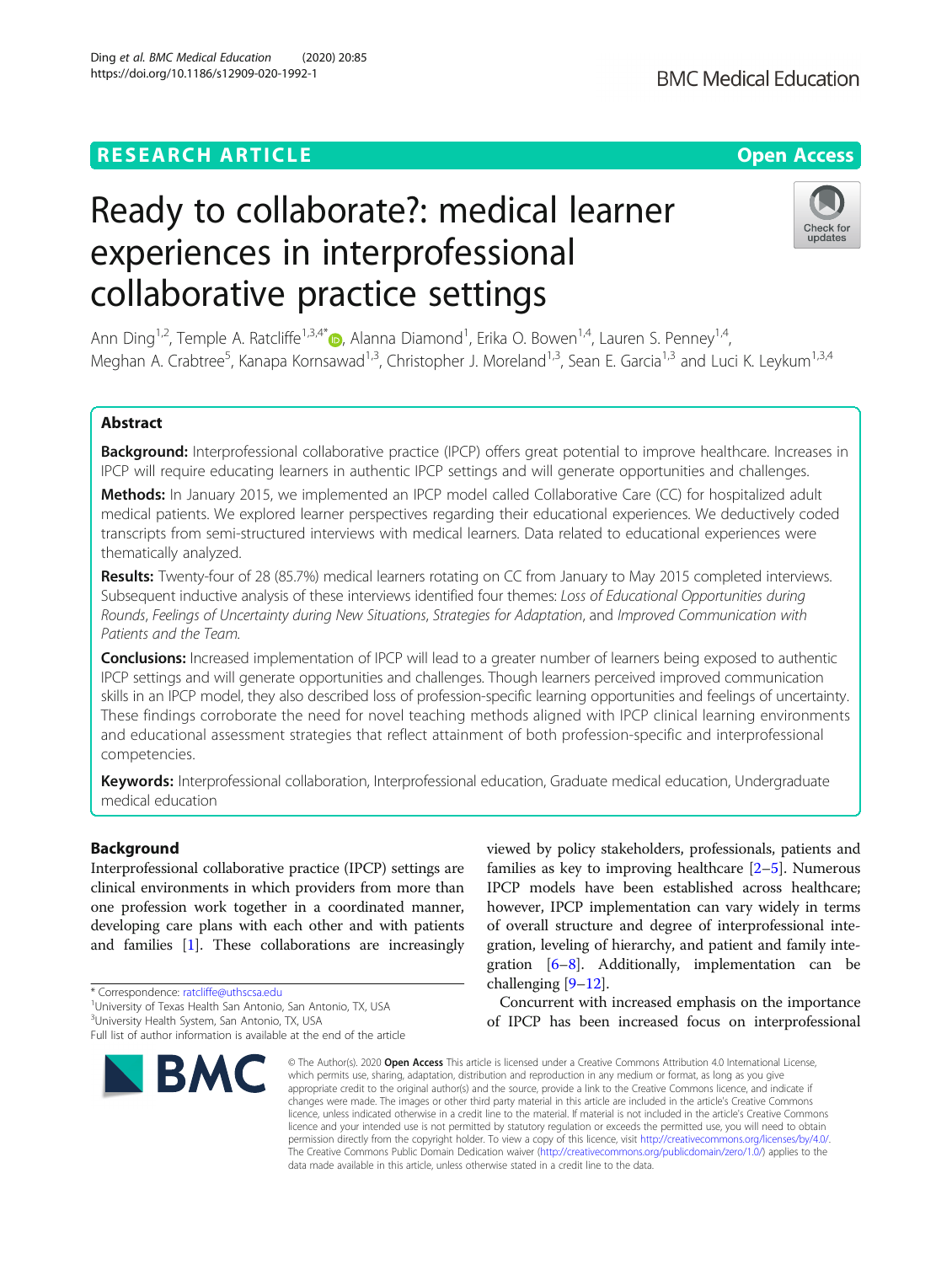education (IPE). The growth in IPE activity to date has largely occurred in preclinical contexts. Ultimately moving IPE from the preclinical classroom to authentic IPCP environments is recognized as necessary to achieve widespread adoption of IPCP [\[3,](#page-5-0) [4](#page-5-0), [13](#page-6-0), [14\]](#page-6-0). Environments where IPCP and IPE coexist have been termed "nexuses," and national calls for establishment of these educational clinical environments theorize benefits for learners [[4\]](#page-5-0).

Although there is a growing literature supporting preclinical and outpatient-based clinical IPE initiatives, IPE initiatives in inpatient IPCP settings are described less in the literature [[15\]](#page-6-0). This gap includes few studies focused exclusively on medical learners in inpatient IPCP settings [\[16](#page-6-0)]. Thus, we have limited knowledge of medical learners' (i.e., internal medicine residents and medical students) perceptions of inpatient IPCP clincal learning environments, particularly ones that intentionally level hierarchy and are thoroughly patient-partnered.

Compared with traditional educational settings (e.g., in a classroom), medical student clinical rotations (e.g., medicine clerkships), and especially residency training, are aligned with workplace learning theories of individual and social cognition. Workplace learning illuminates the largely uncodified dissemination of tacit and formal knowledge that occurs through ritualized teaching and learning in workplace settings [\[17](#page-6-0)]. Potential inherent tensions exist between traditional models, where medical learners are directly mentored by more senior, physicians, and IPCP environments, where medical learners are expected to integrate with and learn from a variety of professions. How will medical learners respond to an integrated model that also prioritizes the needs of patients and other professions? Will medical learners be able to develop fully as medical professionals within interprofessional environments?

To begin to answer these questions, as part of quality improvement with an IPCP implementation, we explored medical learner perspectives of educational experiences in an authentic, immersive IPCP environment

(see Table 1 and description below). Our goal is to use these insights to promote more effective inclusion and immersion of medical learners in inpatient IPCP settings.

# **Methods**

We analyzed data from semi-structured interviews of medical students and internal medicine residents rotating on an IPCP team over the first 5 months of our IPCP implementation, looking for themes related to the impact of the rotation on their perceptions of their educational experiences.

# Study setting

In January 2015, we began implementing an IPCP model called Collaborative Care (CC) for hospitalized adult medical patients on our General Medicine teaching services in a partnership between University of Texas Health San Antonio (UTHSA) and University Hospital (UH) [[18](#page-6-0), [19](#page-6-0)]. UH is a Level 1 trauma center with 670 acute-care beds and is one of two main teaching hospital partners for UTHSA. The typical census of the teaching team is 15–17 patients per day.

#### IPCP implementation

In CC, the interprofessional team typically consists of one attending internal medicine physician, nurses, one physical therapist, one pharmacist, one social worker, two medical students in year 3 or 4 of a 4 year undergraduate medical degree, two medical interns, and one medical resident in the 2nd or 3rd post-graduate year. In this model, each profession's workflows are adjusted to allow the team to spend more time together; collaborative, interprofessional bedside rounds replace traditional physician rounds; and the team meets at prespecified times to reflect on team performance and review clinical updates. Table 1 compares CC with more traditional inpatient care models.

Table 1 "Usual" Hospital Care vs. Collaborative Care

Daily care plan not necessarily transparent /

"Usual" Hospital Care Collaborative Care

accessible No dedicated time to reflect on performance Daily team reflection sessions Interprofessional component "added on" to workflow Interprofessionalism supports workflow <sup>a</sup> Dialogue at the bedside follows a semi-scripted, yet dynamic process. Each discussion starts with introductions, followed by a review of overnight events and then a problem-based discussion; finally, a safety checklist is reviewed, and the care plan is reinforced at the conclusion. Throughout each discussion, all team members, including patients and families, are encouraged to contribute, and plans emerge that are truly patient-partnered. Care plans are documented on a

Separate professional workflows Each profession's schedule is aligned to promote interprofessional collaboration throughout the day

Daily care plan developed /documented in patients' rooms on a white board

structured dry erase board in the patient's room

Physician-led / centered rounds Patient / family-partnered rounds with interprofessional team<sup>a</sup>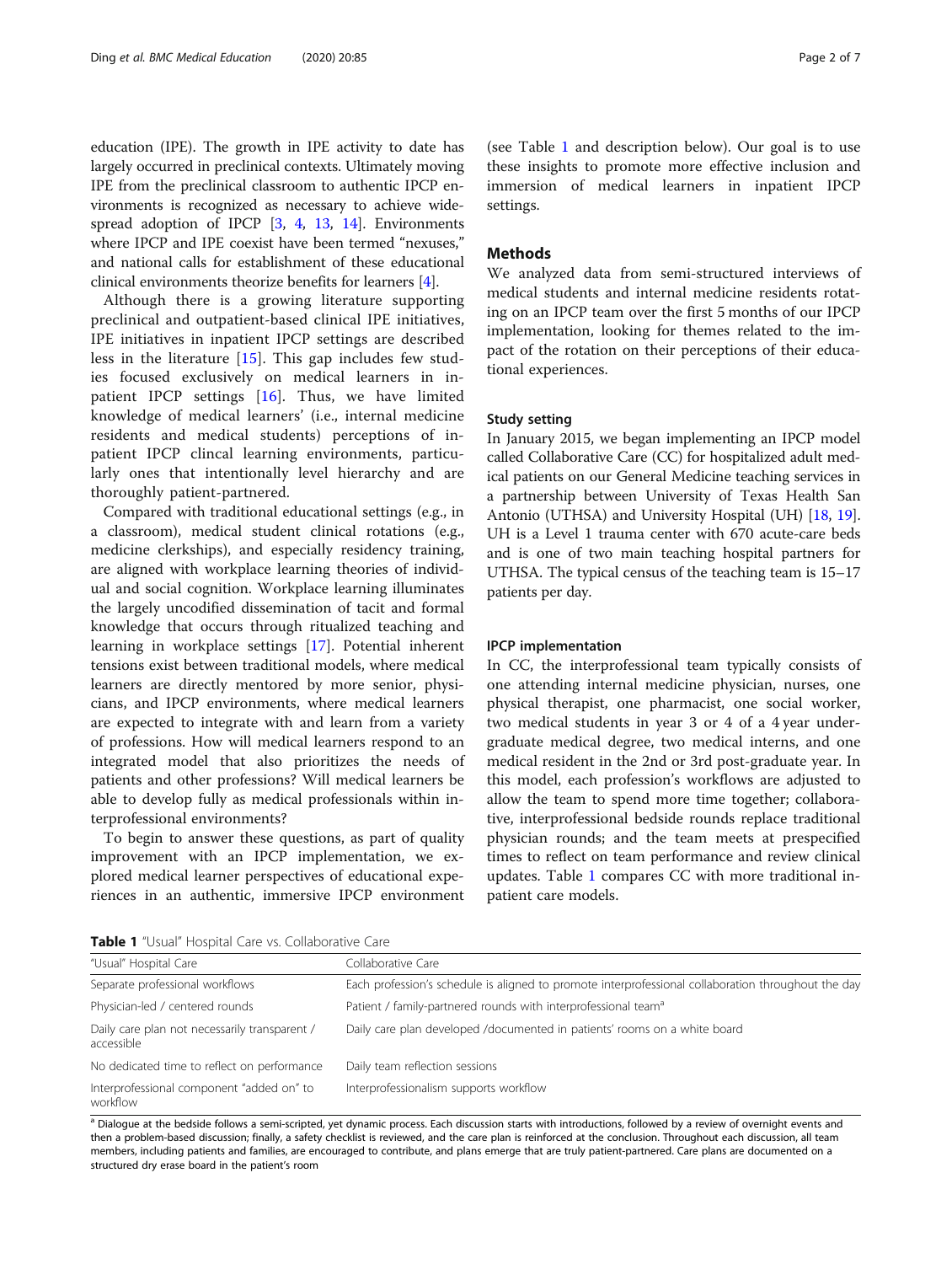# Semi-structured interviews

As part of our implementation of CC, we assessed patient, provider, and learner experiences in an effort to inform and improve our implementation. Semi-structured interview questions were developed in the fall of 2014 by our CC steering committee, which included representation of all provider groups as well as patients and families. Questions were open-ended and involved asking medical learners what they liked or did not like about the experience, how they believed CC differed from traditional practice, how learners' relationships with patients and other providers were affected, and how the model impacted their learning experience. Suggestions for improvement were also solicited. For this analysis, we used learner responses to questions related to their learning experiences. The full list of questions used is shown in Supplementary file [1](#page-5-0).

#### Study participants

Medical students, interns, and residents rotated through CC for four-week periods. Interviews were conducted during the last week of each participant's rotation. From January to May 2015, 28 learners rotated through the CC team, and all were invited to participate in an interview. Interviews were conducted individually, in pairs, or in groups of three interviewees. All interviews were performed by a trained interviewer, and all interviews were audio recorded and transcribed.

#### Ethical considerations

The formative evaluation of our Collaborative Care improvement initiative was deemed not to be human subjects research by the UT Health San Antonio Institutional Review Board.

# Analysis

We conducted deductive and inductive qualitative analysis to identify learner experiences and perceptions [\[20](#page-6-0)]. We constructed an initial code book with domains drawn from interprofessional learning and collaborative practice (e.g., education, clinical workflow, role of patient and family). Transcripts were assigned to pairs of team members to code within MaxQDA Analytics Pro version 12. To ensure each transcript was reviewed from multiple perspectives and improve cross-team learning, each pair generally consisted of a member with clinical (e.g., physician) and a member with qualitative research (e.g., PhD researcher) experience. Medical student researchers had not yet experienced collaborative care firsthand. Each pair analyzed transcripts independently and then met to resolve discrepancies. In addition, all team members met in a large group setting three times to ensure consistency in initial analysis across transcripts.

AD and TR separately conducted thematic analysis [[21\]](#page-6-0) on a subset of learners' responses coded as "Educational Impact" and "Ideal Vs. Real Experiences." They met with a subset of the team (LL, EB, LP) to discuss their findings. The subgroup refined the themes in two consensus-building meetings. As part of the participatory/inclusive nature of this quality improvement effort, these themes were also shared with stakeholders (interprofessional CC steering committee) to inform ongoing efforts to improve educational experiences.

# Results

Twenty-four learners (85.7%; 24/28) completed interviews. Trained interviewers conducted the 17 interviews with individuals ( $n = 12$ ), in pairs ( $n = 6$ ), and in groups of three  $(n = 6)$ . Of the 24 learners, 12 were medical students, 7 interns, and 5 residents.

Our inductive analysis identified four themes from 73 learner responses related to their educational experiences: Loss of Educational Opportunities on Rounds, Feelings of Uncertainty during New Situations, Strategies for Adaptation, and Improved Communication with Patients and the Team. These themes are summarized below, with specific examples of responses shown in Table [2.](#page-3-0)

Loss of Educational Opportunities during Rounds reflects learners' perceptions of fewer teaching opportunities during collaborative, interprofessional bedside rounds when compared with the traditional inpatient physician rounds. Time spent in interprofessional discussions was perceived as less time for formal presentations and discussions of differential diagnoses and general medical topics. An outgrowth of this perception was also a feeling that they received less feedback in these areas (e.g., pointers on diagnostic and management strategies). Medical residents noted fewer opportunities for medical students to "shine" during formal presentations of traditional rounds. One student described how he preferred learning how to manage illnesses over learning how to work with the caseworker.

Feelings of Uncertainty in New Situations was a second theme. Learners expressed feeling uncertain in a variety of ways, with these instances generally occurring during interprofessional bedside rounds. One manifestation related to not knowing how to address sensitive topics (e.g., potential new diagnosis of cancer) in front of patients during bedside rounds. Learners were not only uncertain about what they should say in front of the patient, but also what topics (medical or otherwise) were appropriate to ask or explore further in an IPCP context. Another area of uncertainty, related to the loss of educational opportunities in the first theme, was whether or not to interrupt the flow of conversation to clarify a point or ask questions. Related, learners reported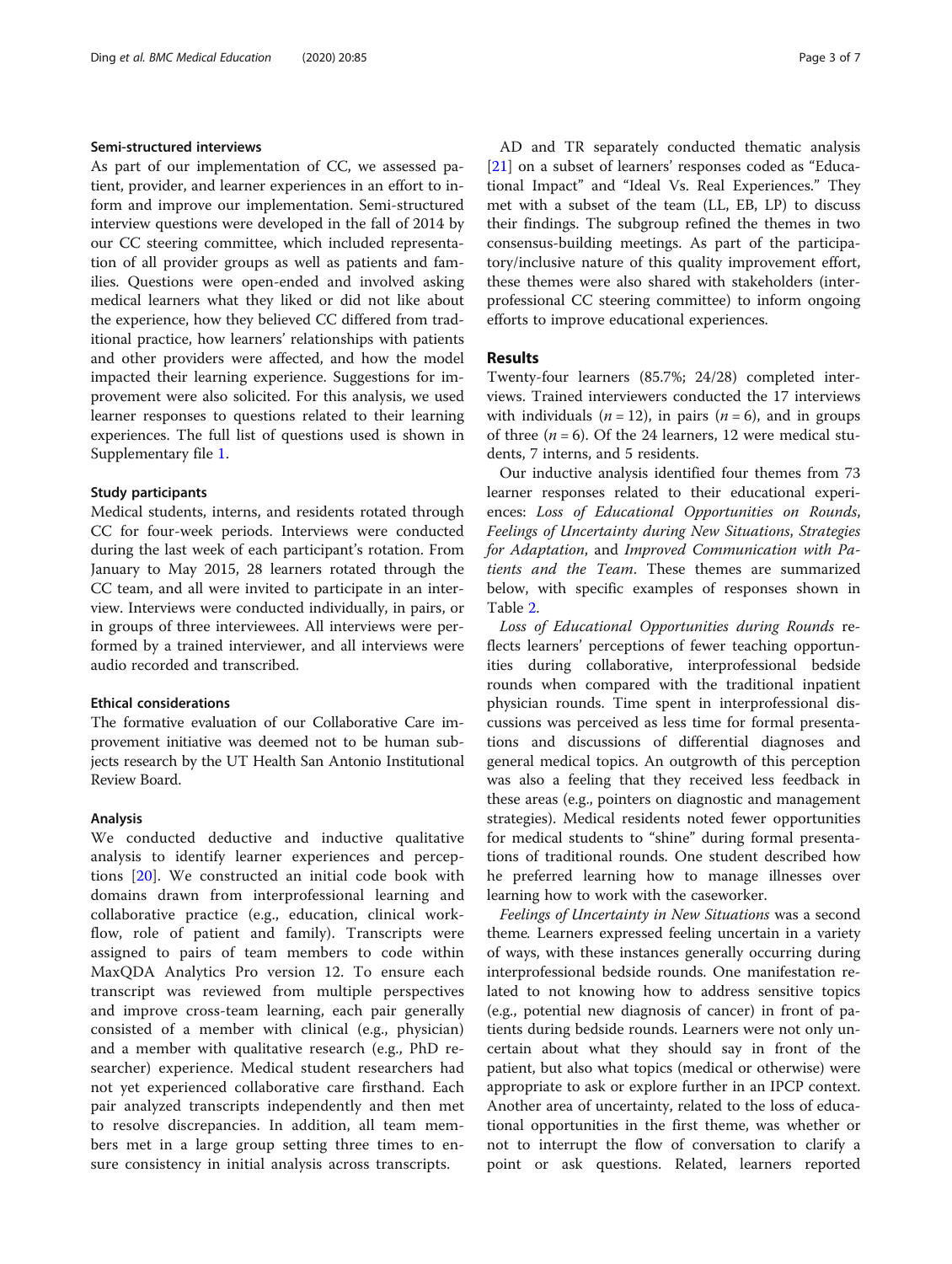### <span id="page-3-0"></span>Table 2 Themes and Examples of Themes from Interviews with Medical Learners

| Theme                                                | Examples                                                                                                                                                                                                                                                                                                                                                                                                                                                                                                                                                                                                                                                                                                                                                                                                                                                                                                                                                                                                                                                                                                                                                                                                                                                                                                                                                                                     |
|------------------------------------------------------|----------------------------------------------------------------------------------------------------------------------------------------------------------------------------------------------------------------------------------------------------------------------------------------------------------------------------------------------------------------------------------------------------------------------------------------------------------------------------------------------------------------------------------------------------------------------------------------------------------------------------------------------------------------------------------------------------------------------------------------------------------------------------------------------------------------------------------------------------------------------------------------------------------------------------------------------------------------------------------------------------------------------------------------------------------------------------------------------------------------------------------------------------------------------------------------------------------------------------------------------------------------------------------------------------------------------------------------------------------------------------------------------|
| Loss of Educational Opportunities<br>During Rounds   | - "You are losing that whole, bouncing off ideas with members of the team, bouncing off ideas with the<br>attending. I think a lot of that is lost, and a lot of valuable learning comes from those experiences." –<br>Intern 1<br>- "I feel like there was less teaching going on for the most part." – Resident 1<br>- "You do miss out on the formal presentations. The med students do not get the practice, which I think is<br>a pretty big skill. [] Bedside teaching is also gone and lost because you are trying so hard to just<br>simplify patients' problems into one or two things." - Intern 1<br>- "I feel like the teaching has at first really struggled []. You don't have that time to sit and discuss things<br>because you are with the whole team. [] I think that is a challenge as a med student and because you<br>know the whole reason why we come is to try to learn how to manage these illnesses and things, you<br>know, not so much how to work with the caseworker. It is good to learn that, [but] right now that is not<br>necessarily what our goal is." - Student 1                                                                                                                                                                                                                                                                                     |
| Feelings of Uncertainty during New<br>Situations     | - "I cannot say I think it is pancreatic cancer in front of the patient." – Student 2a<br>- "I do not want to derail the whole process because I have a question about something. [] I think that it<br>kind of hinders my freedom to kind of ask and inquire because I do not want to make it seem like I am<br>questioning somebody's approach to their care in front of the patient. [] So just to [] not hold [up]<br>the process, I do not ask lots of questions." – Student 3<br>- "I think there were times where maybe I would like to ask a question that if it was just med students,<br>interns, residents and attending, maybe I would have brought up that question and we could have<br>discussed a little bit further. But actively in front of the patient, with other team members there, I probably<br>did not bring it up until we walked out of the room." – Intern 2<br>- "I personally have a lot of anxiety from being put on stage." - Student 2b                                                                                                                                                                                                                                                                                                                                                                                                                    |
| Strategies for Adaptation                            | - "I think it is still a little bit disorganized in some ways. And part of it is because we have not really<br>forgotten our old habits and we're trying to do new things. If we just forgot the old habits and we<br>transitioned to new stuff, it would be easier." - Resident 2<br>- "We had to figure out how to involve the med student process of learning into our rounding, so we did<br>table rounds in the morning before in order to still have our presentations and our feedbacks." – Student<br>2 <sub>b</sub><br>- "We had to budget time more for the patients that [were] not getting the Collaborative Care. [For] the first<br>few days, it was like how do we cover these patients that we're not seeing, and we had to figure out the<br>time. And we actually have to come in earlier. Like we round with the attending at an earlier time than<br>the other teams." - Student 2b<br>- "I think [Dr. A] was really good at doing that. [] [Dr. A] took the initiative to say 'You know what, we're<br>going to step back a second, I am going to do some teaching.' [] And she is really natural when she<br>tells the patients that. It was really good and I mean I got a lot more from those rounds. I was able to<br>learn on the spot in the room with the patient." - Student 4                                                                                  |
| Improved Communication with<br>Patients and the Team | - "Eventually like we are going to be the people who are leading the conversations, when we actually do<br>become doctors. So I think it kind of puts you in a position where you have to lead the conversation<br>sooner than in other rotations or in other internal medicine experiences that I have had. Because there are<br>some times where I will say everything to the attending outside the room, but then when we go in, I<br>don't say anything. So it gives you the opportunity to speak, interact with the patient." – Student 5<br>- "I have learned [] mostly about what is important to people and what is important for the family, what<br>is important for the patient, and how to communicate with all the members of the team, like the nursing<br>staff. And how, I quess that is something that surprised me a lot, how I can rely on the nursing staffs more<br>[]. I think before I never felt supported by the nursing staff and now I do, so that surprised me." –<br>Resident 2<br>- "It makes you [a] more cognizant educator as far as teaching the patient about their condition and being<br>able to kind of dematerialize the plan into something that they can cogently [] deal with. So that is the<br>one way it impacts you know my learning. It is more about interpersonal learning and [] just being<br>more aware how you see things." - Student 3 |

refraining from asking detailed questions about the plan of care during rounds because they did not want the patient to feel that there was not a unified team plan. Lastly, one learner described feeling anxious during interprofessional rounds because of the larger size of the team, likening her anxiety to "stage fright."

Strategies for Adaptation reflected learners' recognition that adapting to a different rounding style and overall workflow was difficult and that deviating from the familiar patterns was required. They pointed to team flexibility as an adaptive response, often enumerating examples of how the team adapted to respond to perceived needs. In one case, a team changed its workflow by reincorporating separate parallel "card flipping" rounds with more traditional physician-focused presentations prior to collaborative rounds. Other frequent examples of adaptation included the attending physician intentionally creating new learning opportunities within collaborative rounds or adding formal teaching sessions to other parts of the day. One learner described how an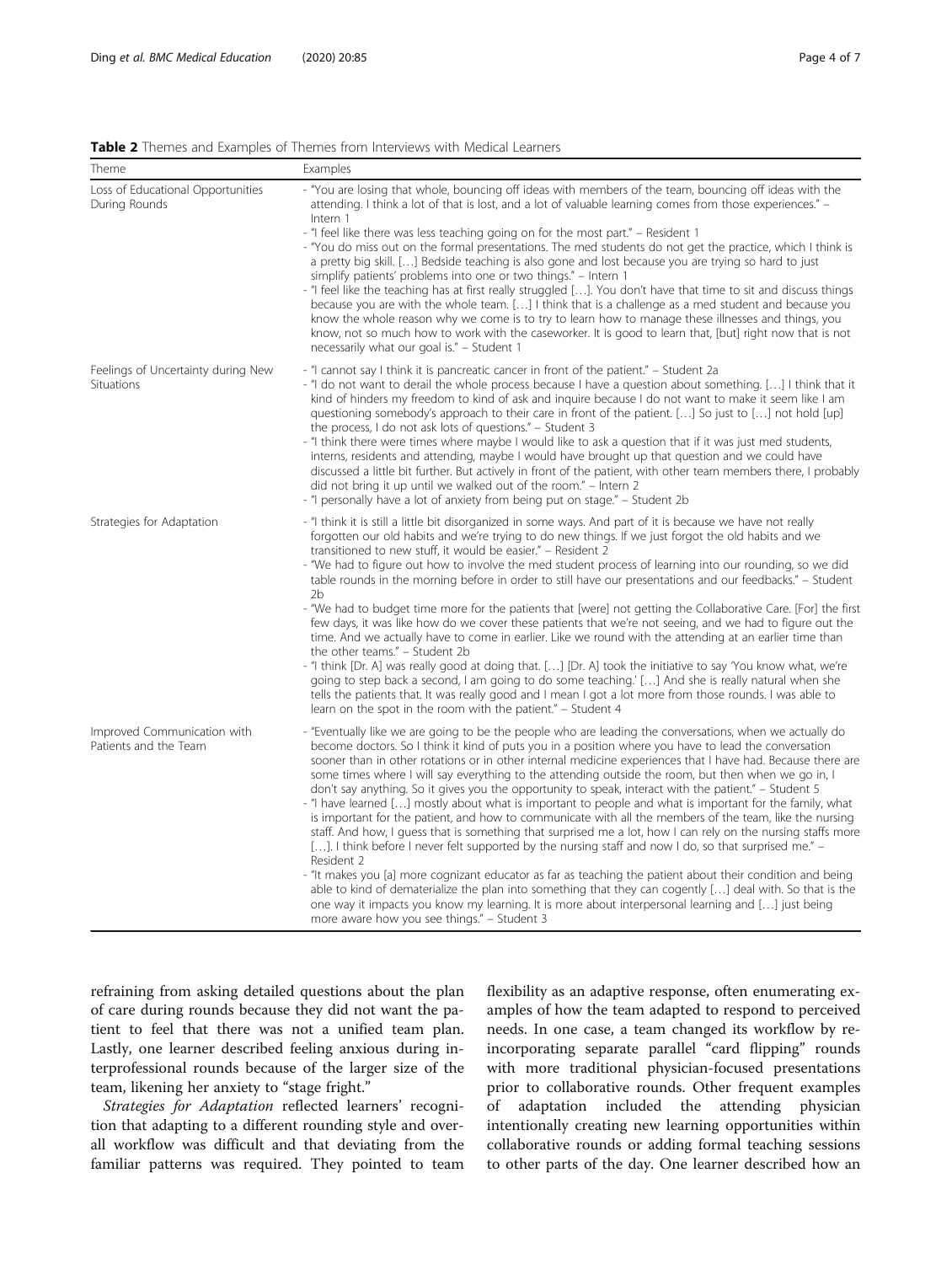attending physician explicitly announced that "teaching" was occurring at the patient's bedside before bringing up a medical teaching point.

Almost all medical learners commented on the theme of Improved Communication with Patients and the Team. Many learners acknowledged that CC provided more opportunities for communication with patients, patients' family members, and other team members. They noted that collaborative rounding helped them to stay engaged with patients other than their own, as well as to practice communicating directly with patients. One student recognized that communication with patients is an important skill; she described how CC enabled her to practice her communication skills with her patients sooner than in other non-CC rotations. Learners also described how the CC model increased the quality and frequency of their communication with other professions and ultimately enhanced interprofessional trust. Some learners explicitly stated that the ability to practice communication skills with patients and team members is an educational opportunity unique to the CC IPCP model.

#### **Discussion**

Incorporating medical learners into IPCP settings is complex. While our medical learners recognized and embraced improved communication between providers, patients, and families, they reported concerns related to teaching and learning in this model in three of four themes.

Medical learners reported feelings of uncertainty, particularly during collaborative rounds. They were unsure of what to ask or say, or what topics (e.g., a new cancer diagnosis) were appropriate or inappropriate for discussion at patients' bedsides. Concerns and difficulties with rounding at patients' bedsides are not a new phenomenon for learners [\[22\]](#page-6-0), and bedside rounding is not always the norm at our institution. It is possible that some of this uncertainty was unrelated to the interprofessional component of our IPCP model and would have been present with bedside rounding on our other teams as well. In either case, techniques that have been reported to increase learner comfort at the bedside may be helpful in IPCP environments. These techniques include clarifying roles and expectations, emphasizing the importance of communication and interpersonal skills, and simply giving learners more experience [[14](#page-6-0), [23\]](#page-6-0). Targeted educational activities that make implicit uncertainty explicit, and offer ways for learners to work through this uncertainty, could be especially useful educational innovations in collaborative practice environments.

As mentioned, collaborative rounds are by definition bedside rounds, but they also incorporate interprofessional communication, dynamics, and different professionspecific priorities. Collaborative rounds are so novel that robust workplace-based learning strategies and relevant approaches to faculty development have not yet evolved, and this may account for some of the unfavorable effects on learning noted. For instance, medical learners perceived unfavorable effects on profession-specific education. Specifically, medical learners noted fewer opportunities to engage in typical clinical workplace-based learning activities such as formal verbal presentations (e.g., Subjective, Objective, Assessment and Plan or SOAP) during rounds and less discussion of principles underlying medical decision-making. Medical learners did not view their contributions (e.g., participation in bedside discussions with interprofessional team members, leading interprofessional discussions, and/or integrating and writing the team's plan on the white board) during rounds as equally valuable.

The numerous adaptions our medical learners reported often involved residents and/or faculty attempting to recreate aspects of traditional teaching and learning within this new IPCP environment, such as re-incorporating more profession-specific verbal presentations and discussions into the day and dedicating specific time for profession-specific educational activities. From a workplace learning perspective, these reported adaptations represent the beginning stages of laying down new educational traditions in both interprofessional, and professionspecific teaching and learning. While it is natural to try to return to prior habits, educators should resist the urge to make every traditional educational experience fit into IPCP models, while actively identifying opportunities for novel pedagogies to introduce profession-specific content. This is also an area where formal educational curricula can both supplement and inform emerging workplace based interprofessional learning.

Although not a theme identified from our learner interviews, it is important to recognize that potential misalignment of assessments likely influence our findings. While we have chosen workplace learning as the ideal lens through which to examine our findings, more formal educational oversight and assessment strategies govern both undergraduate and graduate medical education. Our medical learners are familiar with UME [[24\]](#page-6-0) and GME [\[25](#page-6-0)] milestones and competencies. While these competencies include both profession-specific and interprofessional descriptions of knowledge, skills and attitudes, our medical learners' responses indicate that they may not be as familiar with interprofessional competencies, or perhaps may not value them as much. As currently conceived, interprofessional competencies align with and complement profession-specific competencies primarily in areas of communication and teamwork [\[26](#page-6-0)]. Our medical learners may prioritize other professionspecific competencies (such as medical knowledge) more at this stage of their professional development. We speculate that this asymmetry in importance assigned to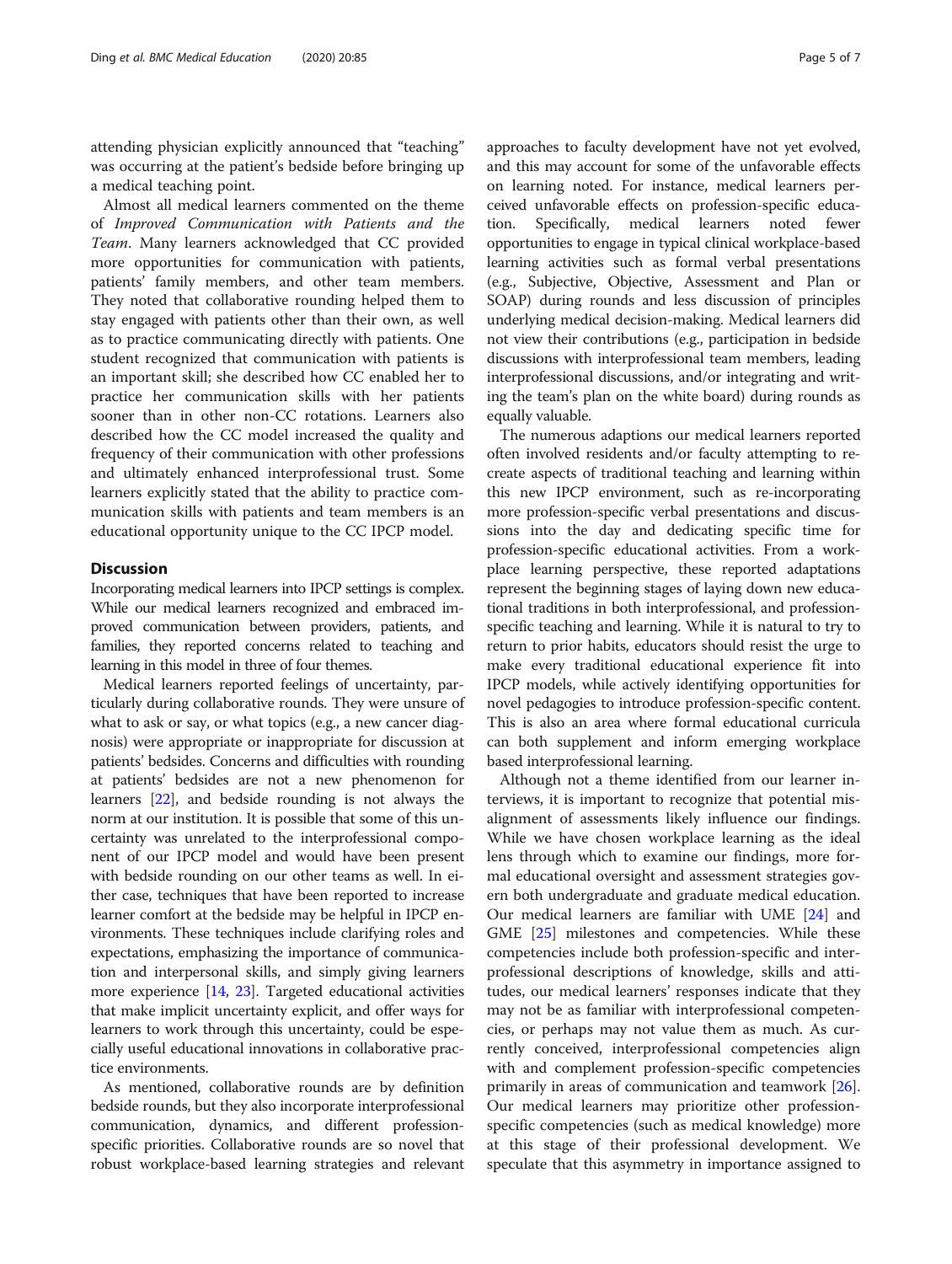<span id="page-5-0"></span>medical knowledge, at the expense of other domains of competence, is reinforced by the importance assigned by clerkships to National Board of Medical Examiners exams [\[27](#page-6-0)] and by residencies with specialty-specific licensing exams. In addition, current conceptualizations of interprofessional competency do not always make acquisition of tacit, or informal, knowledge explicit in the same way it does profession-specific knowledge. To address this discordance, assessment strategies for medical learners in IPCP environments will need to reflect attainment of both profession-specific and interprofessional competencies.

Our study has limitations. We report on medical learners in a single institution, and medical learner responses may differ at other institutions. For our initial analysis, we did not stratify by learner level – future studies should consider analyzing by learner experience to see if findings are consistent across training. Also, as noted, we included only medical learners in this analysis, as we did not have a sufficient number of learners from other professions to assess their experiences. Although we would expect learners across professions to struggle with the potential loss of profession-specific experiences, including learners from non-medical professions should be prioritized in future studies of inpatient IPCP clinical learning environments.

#### Conclusions

Our results provide important insights from medical learners' experiences on hospital-based IPCP teams. Medical learners reported loss of educational opportunities and felt uncertain in various contexts, while noting team adaptation strategies and improved communication. These insights are important to health professionals and educators who wish to engage medical learners in IPCP environments.

#### Supplementary information

Supplementary information accompanies this paper at [https://doi.org/10.](https://doi.org/10.1186/s12909-020-1992-1) [1186/s12909-020-1992-1.](https://doi.org/10.1186/s12909-020-1992-1)

Additional file 1: Supplementary file 1. Interview questions. Contains the semi-structured interview questions that were used for participants.

#### Abbreviations

CC: Collaborative care; IPCP: Interprofessional collaborative practice; IPE: Interprofessional education; UH: University Hospital; UTHSA: University of Texas Health San Antonio

#### Acknowledgements

The authors would like to thank the learners who participated in our CC implementation and provided their insights and feedback.

#### Authors' contributions

Study conception, design, analysis and interpretation: AD, TR, LL; Study design and conception: MC, KK, CM, SG; Analysis and interpretation: EB, LP; Data analysis: AD. Each author contributed during manuscript drafting or revision and approved the final manuscript.

#### Funding

This study was supported by a Josiah Macy Jr. Foundation President's Grant, and Dr. Ratcliffe is a Josiah Macy Jr. Faculty Scholar. The Josiah Macy Jr. Foundation did not contribute to study design, analysis or interpretation. The research reported here was supported by the Department of Veterans Affairs; Investigator salary support is provided through the South Texas Veterans Health Care System. The views expressed in this article are those of the authors and do not necessarily reflect the position or policy of the Department of Veterans Affairs.

#### Availability of data and materials

The datasets used and/or analyzed during the current study are available from the corresponding author on reasonable request.

#### Ethics approval and consent to participate

The formative evaluation of our collaborative care improvement initiative was submitted for ethics review by the UT Health San Antonio Institutional Review Board. The UT Health San Antonio Institutional Review Board deemed that our study was not considered to be human subjects research. Learners on the collaborative care service were asked if they would like to provide feedback on their experiences. Those that agreed to do provided verbal consent.

#### Consent for publication

Not applicable.

#### Competing interests

The authors declare that they have no competing interests.

#### Author details

<sup>1</sup>University of Texas Health San Antonio, San Antonio, TX, USA. <sup>2</sup>Brown University, Providence, RI, USA. <sup>3</sup>University Health System, San Antonio, TX USA. <sup>4</sup>South Texas Veterans Affairs Health System, San Antonio, TX, USA.<br><sup>5</sup>Colorado Stato University, Fort Collins, CO, USA. <sup>5</sup>Colorado State University, Fort Collins, CO, USA.

#### Received: 9 June 2019 Accepted: 3 March 2020 Published online: 23 March 2020

#### References

- 1. World Health Organization, Department of Human Resources for Health. Framework for Action on Interprofessional Education and Collaborative Practice. Geneva: World Health Organization; 2010. Available at: [http://www.](http://www.who.int/hrh/resources/framework_action/en/) [who.int/hrh/resources/framework\\_action/en/](http://www.who.int/hrh/resources/framework_action/en/).
- 2. Chappell K, Regnier K, Travlos DV. Leading by example : the role of accreditors in promoting interprofessional collaborative practice. J Interprof Care. 2018;32(4):404–6.
- 3. Interprofessional Education Collaborative Expert Panel. Core competencies for interprofessional collaborative practice: report of an expert panel. Washington, D.C.: Interprofessional Education Collaborative; 2011.
- 4. Lutfiyya M, Brandt B, Cerra F. Reflections from the intersection of health professions education and clinical practice: the state of the science of Interprofessional education and Collaborative practice. Acad Med. 2016; 91(6):766–71.
- 5. Reeves S, Pelone F, Harrison R, Goldman J, Zwarenstein M. Interprofessional collaboration to improve professional practice and healthcare outcomes. Cocharane Database Syst Rev Cochrane Libr. 2017;6:1–46.
- 6. Auerbach AD, Sehgal NL, Blegen MA, et al. Effects of a multicentre teamwork and communication programme on patient outcomes: results from the triad for optimal patient safety (TOPS) project. BMJ Qual Saf. 2012; 21(2):118–26.
- 7. O'Leary KJ, Creden AJ, Slade ME, Landler MP, Kulkarni N, Lee J, Vozenilek JA, Pfeifer P, Eller S, Wayne DB, Williams MV. Implementation of unit-based interventions to improve teamwork and patient safety on a medical service. Am J Med Qual. 2015;30(5):8.
- 8. Mudge A, Laracy S, Richter K, Denaro C. Controlled trial of multidisciplinary care teams for acutely ill medical inpatients: enhanced multidisciplinary care. Intern Med J. 2006;36(9):558–63.
- 9. Gilman SC, Chokshi DA, Bowen JL, Rugen KW, Cox M. Connecting the dots. Acad Med. 2014;89(8):1113–6.
- 10. Kvarnström S. Difficulties in collaboration: a critical incident study of interprofessional healthcare teamwork. J Interprof Care. 2008;22(2):191–203.